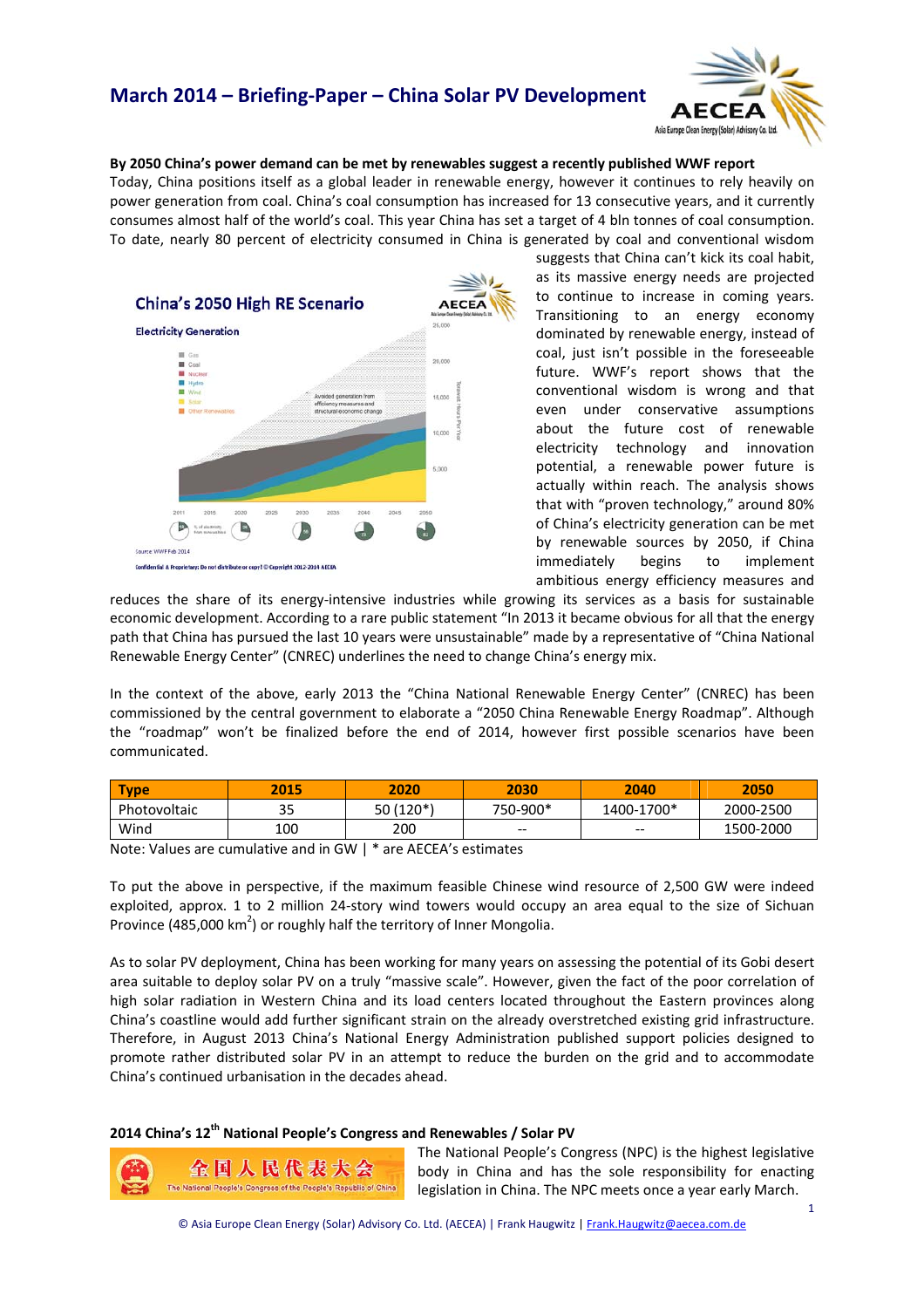### **March 2014 – Briefing‐Paper – China Solar PV Development**



The  $12<sup>th</sup>$  NPC was formed in March 2013 and will serve a five year term. Reform and in particular the increasing role of the market forces were at the centre of the 2014 session. The central government recognized that the growth model China has applied over the last 35 years is not sustainable and is causing significant challenges. Consequently, the role of the government in the market shall be adjusted, including the backbone of the state planning mechanism the National Development and Reform Commission (NDRC) which exercises most of the central government's authority over China's electric power system.

As the Chinese Premier Li Keqiang noted in his annual government work report, reform and opening‐up is creating a range of opportunities in various sectors, i.e. non‐state capital shall be allowed to be used in projects which traditionally were restricted to State-Owned-Enterprises (SOE). Sectors explicitly mentioned include among others public utilities, oil, and electricity. Priorities identified for 2014 includes that new sectors have been earmarked for private investments and are expected to be less restrictive for foreign investment, in particular as well new and renewable energy solutions. The premier further elaborated "We should improve the proportion the non‐fossil energy power generation, develop smart grid and distributed energy, encourage the development of wind and solar energy, and start construction of a batch of hydropower and nuclear power projects. Furthermore, strengthen the exploration, exploitation and application of natural gas, coal bed gas, and shale gas". By 2015 China aims at 11.4% of final energy coming from renewables, at the end of last year that figure stood at 10.6%.

AECEA is of the opinion since historically, a range of artificially low prices for utilities such as water, oil and electricity did not result in a rational use of the afm. that electricity prices in particular could eventually be adjusted as a means to change consumer behaviours and consequently makes solar PV application more competitive in the coming years. As to the role of SOEs in the power sector, in general, the top-management of SOEs are appointed by the central government, however conduct their business at both provincial and local levels. They increasingly form alliances with regional political representatives, who control much of the nonstate-owned power sector, and, together, find ample reasons to resist the mandates of the central government. The non-existence of an independent regulatory agency with a clear mandate given by the central government to oversee the activities of SOEs and guide them toward national rather than corporate goals could pose a challenge for renewables in the mid and longer term.

#### **China's Power Sector Reform**

Late March 2014 the National Energy Administration (NEA) submitted a plan outlining a power sector reform to the State Council. As of today, China is home to just two grid operators, i.e. the State Grid Corporation owing approx. 80% of China's grid, whereas China Southern Grid has the remaining 20% under its jurisdiction. Both



purchase electricity from the local power utilities and resell it to the end‐users. The objective of the power sector reform is to gradually break‐up the quasi monopoly in the transaction of electricity and introducing a scheme where large users can purchase electricity directly from the power utilities. Several provinces like Sichuan, Hunan, Gansu, Shandong and Shanxi have already begun on a trial basis allowing larges power consumer the purchase of electricity directly from the local power utilities.

AECEA is of the opinion that at this stage the impact of this intended power sector reform for conventional and renewable

power remains to be seen and by when such a reform will be possibly applied throughout China. Given that the last major power sector reform took place in 2002 and the fact that China has transformed substantially over the last decade, a power sector reform is certainly required.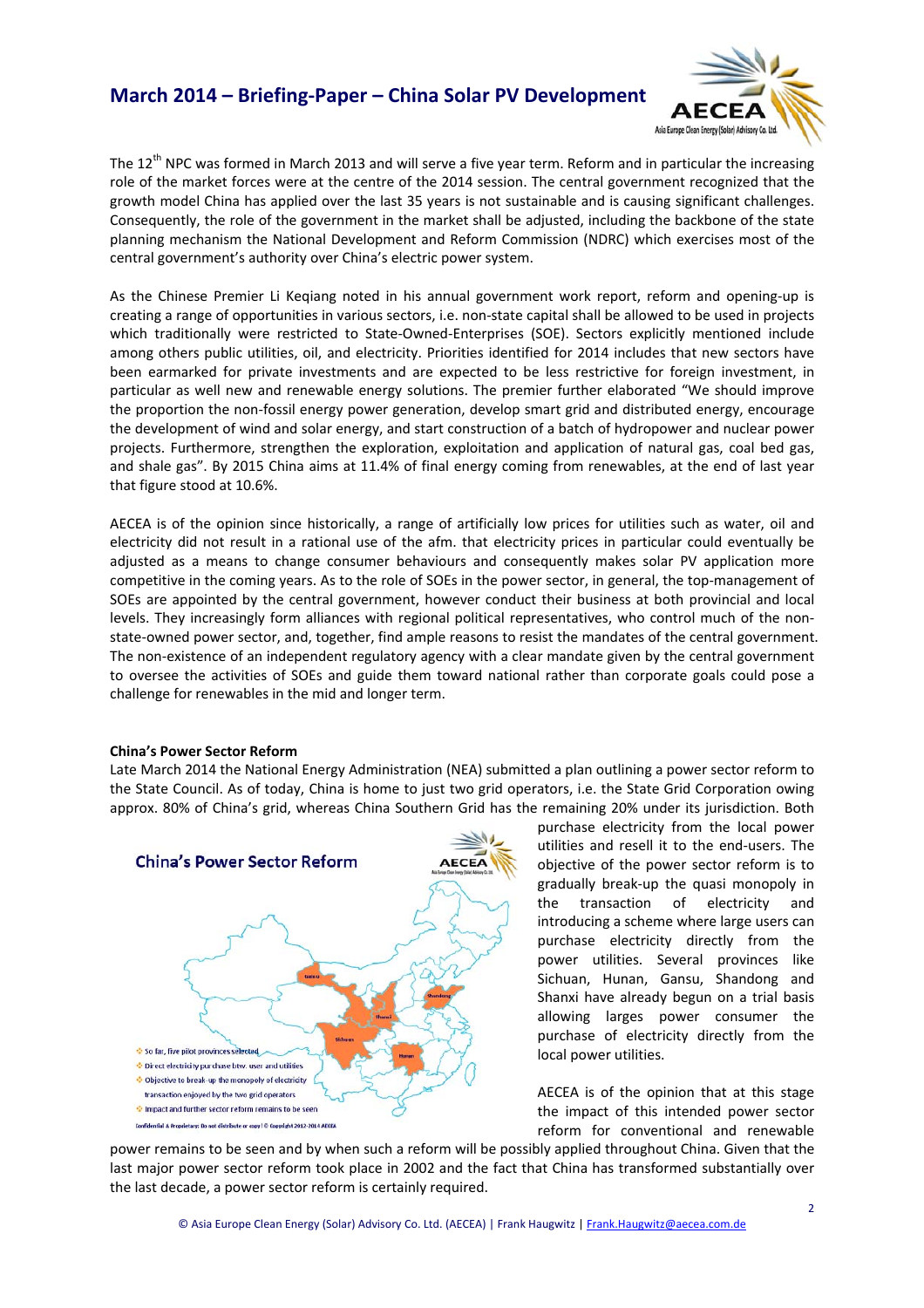## **March 2014 – Briefing‐Paper – China Solar PV Development**



#### **Shanghai Stock Exchange set up a board for Strategic Emerging Industries**

Mainland China is home to two stock exchanges, Shenzhen and Shanghai. The latter established in 1990 had in total 959 companies listed by Feb 2014, whereas 1578 companies were listed in Shenzhen. Early March the Shanghai Stock Exchange (SSE) during the annual National People's Congress (NPC) announced considering setting a new trading board for "Strategic Emerging Industries". The strategic emerging industries (SEI) cover "biotechnology, next generation of IT, clean energy vehicles, energy conservation, environmental protection, high-end equipment manufacturing, new materials and new and renewable energy". Given the expectations attached to the SEIs to significantly contribute to the restructuring of China's industrial infrastructure and to become the future pillars of China's economy, the SSE through such a designated SEI trading board attempts to facilitate raising capital for companies operating in the SEI areas. Whether the new board once established will attract both large and mature, but as well smaller companies remains to be seen, since the average price‐ earning ratios for companies listed in Shanghai was 10.73, but at the Shenzhen Stock Exchange (SZSE) was 28.58 in late Feb 2014. At the same time seeking a stock-listing abroad has not lost its appeal since Jiangsu based ET Solar is considering and IPO in the US this year. The SSE has yet to announce a clear timetable when the new board will be launched.

#### **China's Market for CPV Technologies**



September 2013 the Chinese company Suncore commissioned by Shenguang Co. Ltd. finalized a 50 MW High‐Concentrating PV project in Golmud / Qinghai Province which makes it so far the largest operating HCPV power plant worldwide. Late March 2014 a Suncore company representative revealed that an even larger HCPV power plant is currently under preparation. Last year

witnessed as well the commissioning of three Low-Concentrating PV (LCPV) projects with a combined capacity of 3.5 MW undertaken by the US based company Solaria. At present, the Chinese project developer Focusic deploying HCPV modules supplied by Soitec is executing its second phase (in total 8.5 MW including Phase 1). Suntrix, another Chinese CPV manufacturer publicly announced to have signed a contract for a 30 MW plant and is currently negotiating almost 700 MW of potential projects with various developers for its tracker technology. According to most recent announcements made by SunPower to supply 120 MW of its C7 CPV technology to several projects in Inner Mongolia indicate a significant local demand for CPV based technologies.

#### **Schletter provides mounting systems for close to 20 MW of projects in 2013**

Last year the German company Schletter provided mounting solutions for in total 5 projects with a combined



capacity of approx. 19 MW. Accordingly, in Henan (4.17 MW), Zhejiang (5.44 MW), Jiangsu (1.09 MW), Liaoning (2.18 MW) and Shanghai (5.96 MW). The majority of the projects were finalized before the end of 2013 to ensure the projects were still eligible for the 2013 Feed‐ in‐Tariffs.



#### **AECEA – Internal Affairs**

Bank of America / Merrill Lynch (BAML) commissioned AECEA, in order to advise Hong Kong based institutional & private equity investors, all clients of BAML, on the recent China solar PV market developments during BAML's annual flagship "China Energy & Clean Environment Corporate Day" on May 7‐9.

Upcoming Activities **\*\*\*\*\*\*\*\*\*\*\*\*\*\*\*\*\*\*\*\*\*\*\*\*\*\*\*\*\*\*\*\*\*\*\*\*\*\*\*\*\*\*\*\*\*\*\*\*\*\*\*\*\*\*\*\*\*\*\*\*\*\*\*\*\*\*\*\*\*\*\*\*\*\*\*\*\*\*\*\*\*\*\*\*\*\*\*\*\*\*\*\*\***